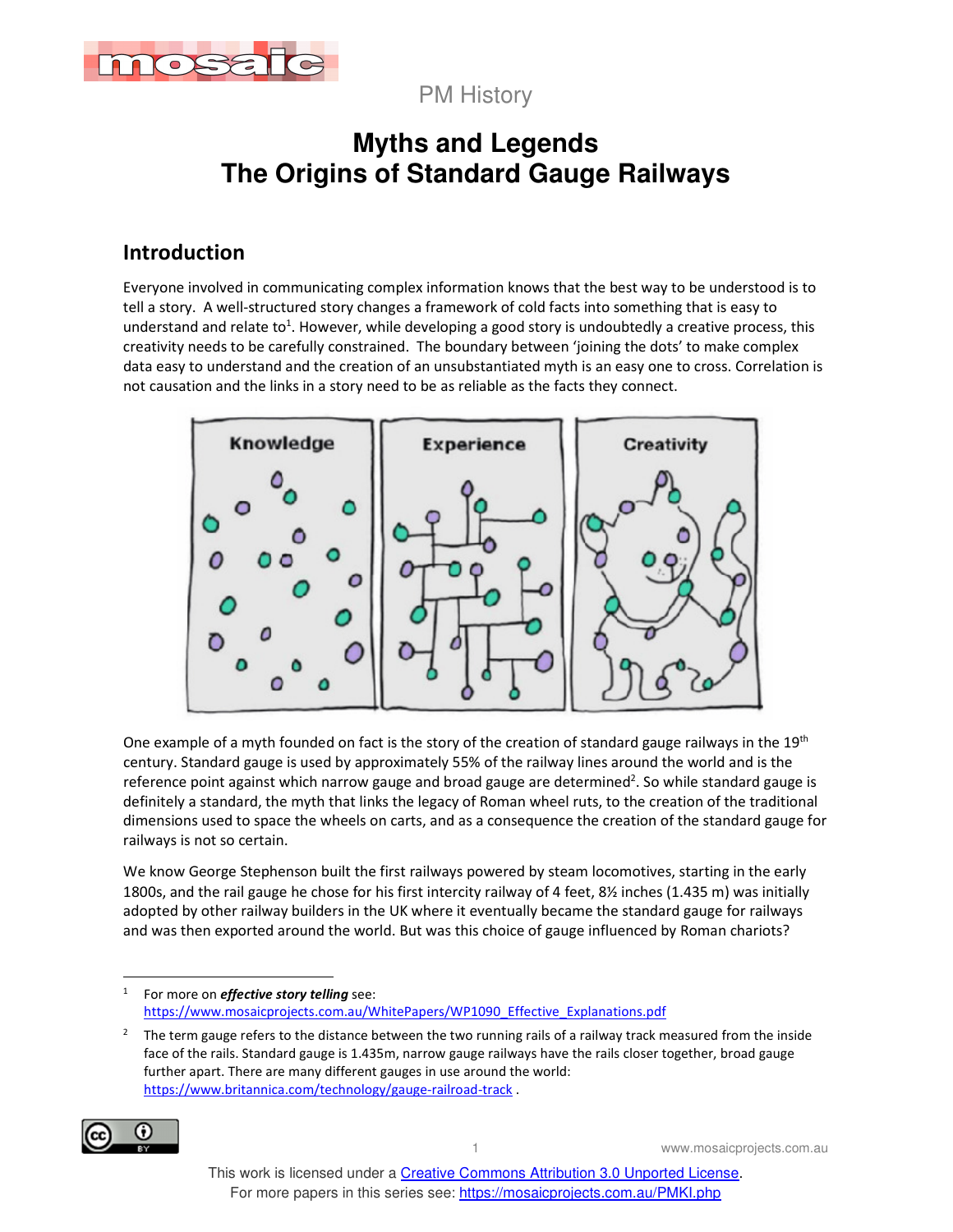

# **The Myth of Standard Gauge**

Until relatively modern times, the Roman road system was the only comprehensive paved road system in the UK. These roads were well constructed and lasted for centuries after the collapse of the Roman Empire. The existence of these Roman roads has given rise to a mythology that the space between the rails of a standard gauge rail network was derived from the specifications used by the Romans for their various carts and chariots. The myth generally follows this form:

*The standard railroad gauge (distance between the rails) is 4 feet, 8½ inches (1.435 m) which is a very unusual dimension. Why was that gauge used?* 

*Because the first rail lines were built by the same people who built the wagon tramways (wagonways), and that was the gauge they used. So, why did they use that gauge for the wagonways?* 

*Because the people who built the wagonways used the same jigs and tools to build the horse drawn rail cars that they had used for building wagons, which meant that same wheel spacing was used, setting the rail spacing. Why did the wagons have that particular odd wheel spacing?* 

*Well, if they tried to use any other spacing, the wagon wheels would break more often on some of the old, long-distance roads in England. That was the spacing of the wheel ruts worn into the roads. So, who built those old rutted roads?* 

*Imperial Rome built the first long distance roads in Europe (including England) for their legions. Those roads have been used ever since. And what about the ruts in the roads?* 

*Roman carts and chariots formed the initial ruts, which everyone else had to match or run the risk of destroying their wagon wheels. Since the chariots were made for Imperial Rome, they were all alike in the matter of wheel spacing. Therefore, the standard railroad gauge of 4 feet, 8½ inches is derived from the original specifications for an Imperial Roman chariot. Bureaucracies live forever.* 

*So, the next time you are handed a specification/procedure/process and wonder 'What horse's ass came up with this?', you may be exactly right. Imperial Roman chariots were made just wide enough to accommodate the rear ends of two horses.* 

As with all myths there is a foundation of truth! But the elaborations are pure speculation.

#### **What we know about the standard gauge**

The elements of the myth described in this paper are the links between wagon makers and wagonways, and the fact that when George Stephenson was hired to build the world's first steam powered railway at the Hetton colliery in 1820, he used a gauge of 4 ft 8 in (1.422 m). The railway was 8-miles (13-km) long, and opened in 1822. This gauge was the same as the one Stephenson was familiar with from his earlier work at the Killingworth



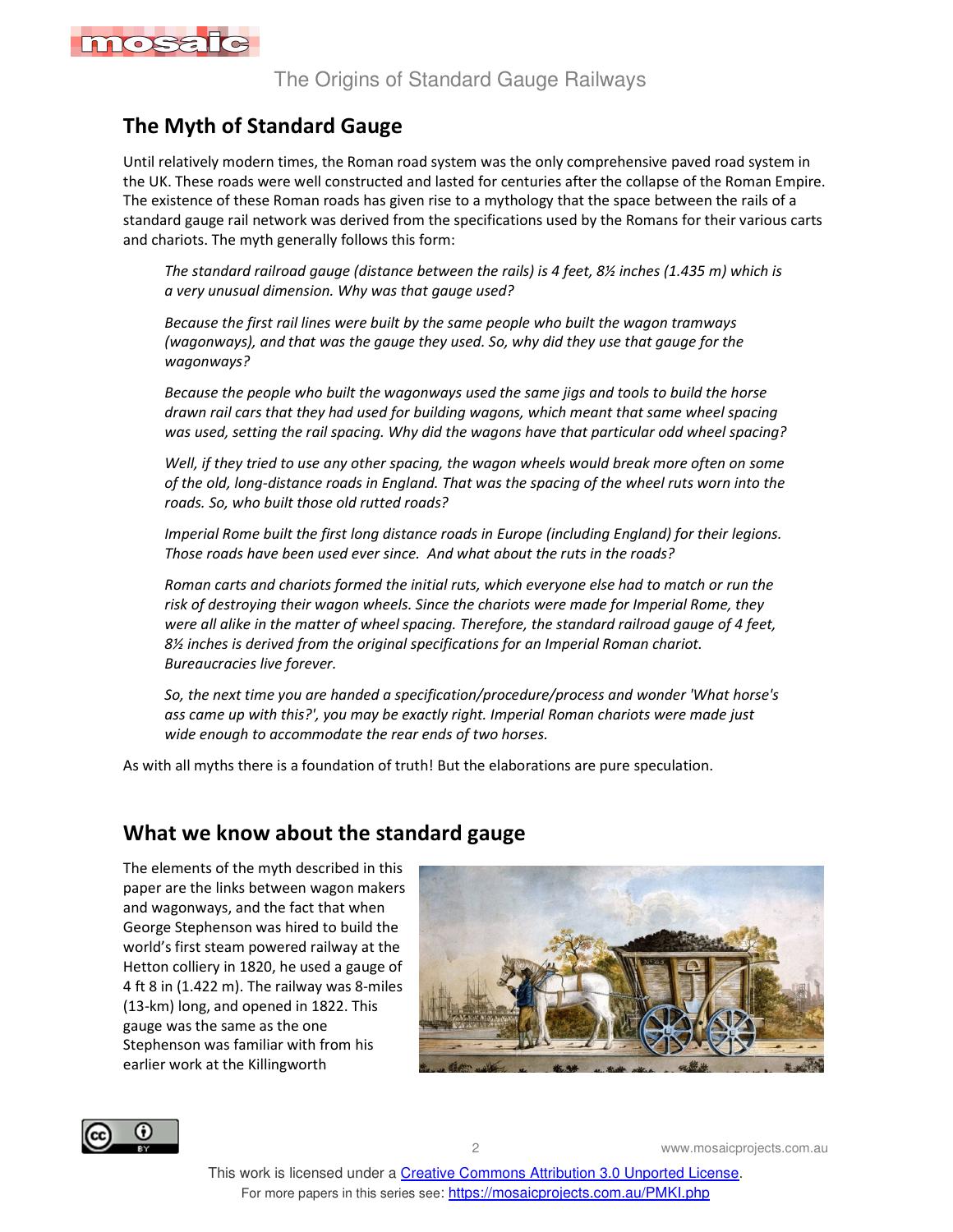

l

#### The Origins of Standard Gauge Railways

wagonway<sup>3</sup>, where he had built his first steam locomotive *Blucher*<sup>4</sup> in 1814 (which was used to replace horses). George Stephenson's primary business was making steam engines, including those used on the Stockton to Darlington railway for the first passenger services. Using the same gauge on each of the railways would make manufacture of the steam engines easier.

An additional ½ inch was added to the gauge by George Stephenson in 1829 for his pioneering intercity Liverpool & Manchester railway line in which opened on 15 September 1830. This small increase in width was probably to reduced friction between the wheel flanges and rails, particularly on curves, but no one is certain why the gauge was increased. The Liverpool & Manchester railway was quickly followed by other trunk lines using the same gauge, including the *Grand Junction Railway*, and the London and Birmingham Railway, which together formed a critical mass of standard gauge lines. However, for many years, there were other gauges competing for dominance and the situation was not resolved until the *Regulating the*  Gauge of Railways Act was passed in 1846<sup>5</sup> making 4 feet, 8½ inches (1.435 m) the standard gauge for all railways in the UK.

Over time the original square castings for wheels and rails have evolved into a highly sophisticated track geometry while retaining the original standard gauge:



#### **The Roman influence**

Archaeological excavations at Pompeii and elsewhere, starting in the 1870's, have shown that the gauge George Stephenson chose for his first railway was approximately the same as the gauge used for Roman road vehicles. An American engineer, Walton W. Evans, measured the ruts made by carts and chariots at Pompeii and found that the distance between the center of the two ruts was about 4 feet, 9 inches, consistent with a wheel spacing slightly less than that. Later archeology confirmed that this was the Romans' common gauge. So, the Romans did build roads, and the roads did become rutted as this picture of a Roman road shows.



<sup>3</sup> The history of *wagonways* is discussed in *The First Railway & Canal Projects*: https://mosaicprojects.com.au/PDF\_Papers/P207\_The\_first\_railway\_and\_canal\_projects.pdf

<sup>5</sup> For more on the British 'gauge wars' see: https://en.wikipedia.org/wiki/British\_Gauge\_War



<sup>4</sup> George Stephenson: https://www.britannica.com/biography/George-Stephenson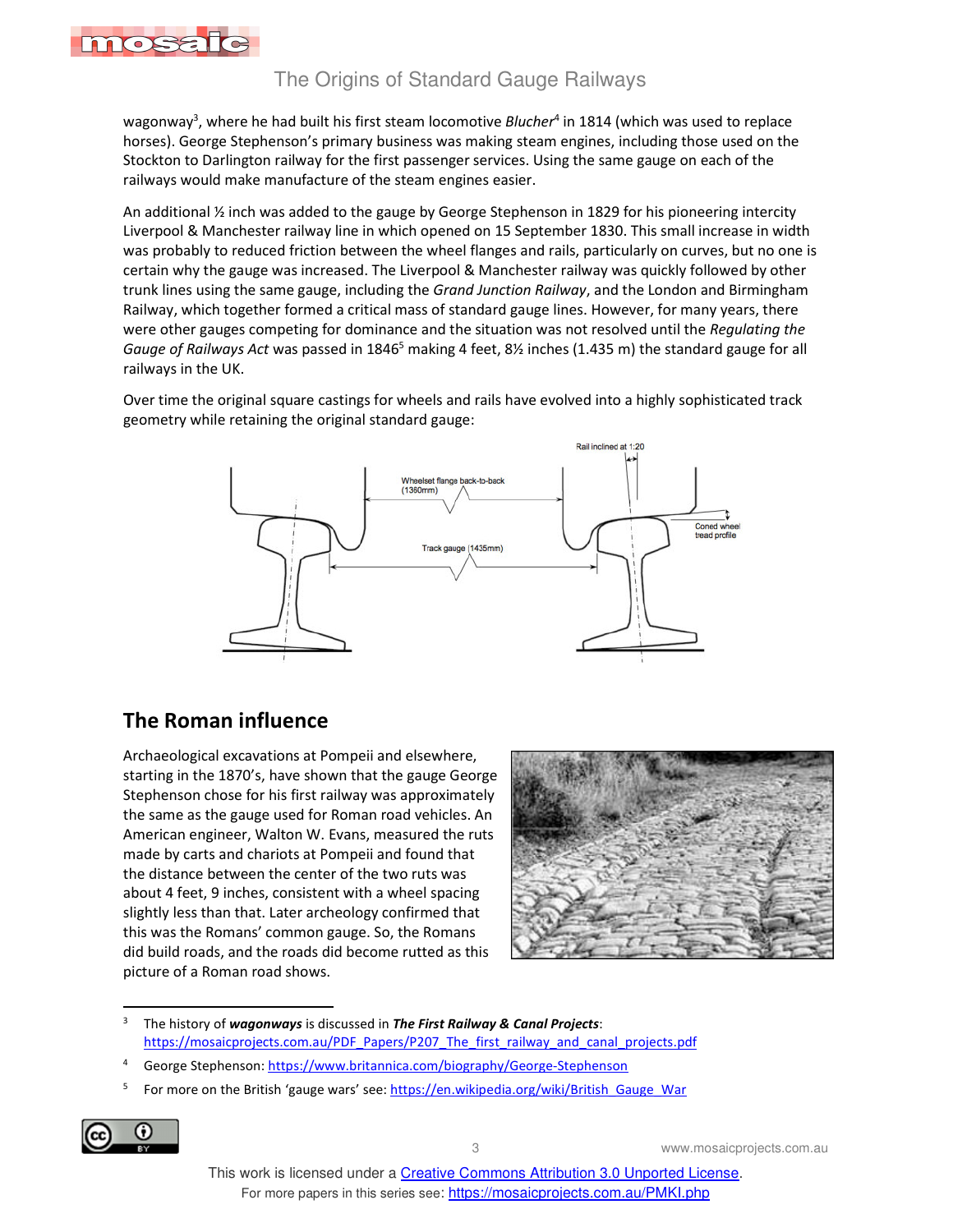

#### The Origins of Standard Gauge Railways

The Romans also used carts and chariots pulled by two horses as shown in this picture of a Roman carving.



l

But how much of the rest of the myth is correct or speculation? For a start, the vast majority of carts and wagons were privately owned, including those used for the *cursus publicus*<sup>6</sup>. The Roman Empire was very lightly administered from a bureaucratic perspective, and there is no indication of an enforced design standard for wagons.

A viable alternative explanation can be seen in the section from John Constable's *The Hay Wain* (1821) reproduced below. It also shows a cart being pulled by two horses. Given the size of a horse in the 1800s, would be similar to ones in Roman times is it

possible the wheel spacing on carts and wagons is simply a result of form follows function? A consistent factor in wagon design is aligning the wheels with the outside legs of the horses pulling the wagon, this means that if the horses can get through a gap, so can the wagon wheels. As English railway historian Charles E. Lee suggested, *the gauge probably represents the optimal size of a road vehicle relative to the indivisible size of a horse. Anything less would have underutilized the horse, and anything greater would have put excessive strain on the animals*.



It is also likely that differences of a few millimeters in the manufacture of wagons in the 18th century would be immaterial - no one was that worried about a 'standard', they just wanted something that worked. The difference in size between a low-land draft horse and the tough highland ponies found in the West and Nort of England would be far more influential on the wheel spacing of wagons.

<sup>6</sup> The *cursus publicus* was the state courier and transportation service of the Roman Empire. It was a system based on obligations placed on private persons by the Roman State. As contractors, called *mancipes*, they provided the equipment, animals, and wagons: https://en.wikipedia.org/wiki/Cursus\_publicus

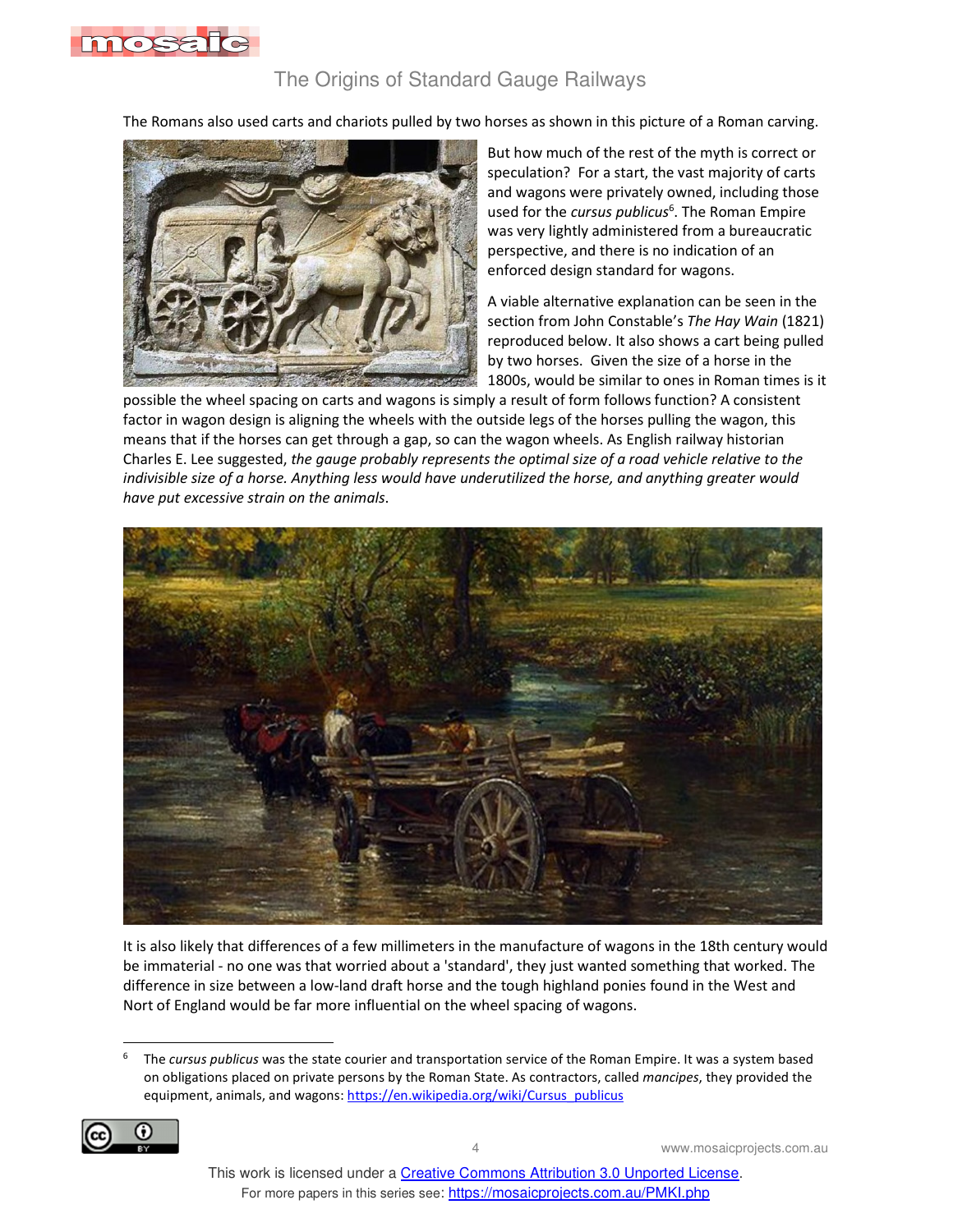

### **Wagonway Gauges**

We know a wagon wheel gauge of around 4 feet, 8 inches worked because it was widely used although many different gauges ranging from 4 feet 0 inches to 6 feet 2 inches were used on various wagonways. Some examples include:

- Redruth and Chasewater Railway (1825) in Cornwall chose 4 ft (1,219 mm)
- Monkland and Kirkintilloch Railway (1826) in the West of Scotland used 4 ft 6 in (1,372 mm)
- Dundee and Newtyle Railway (1831) in the north-east of Scotland used 4 ft 6½ in (1,384 mm)
- Arbroath and Forfar Railway (1838) with a gauge of 5 ft 6 in (1,676 mm)
- Ulster Railway (1839) used 6 ft 2 in (1,880 mm)

At the time these railways were being constructed<sup>7</sup>, there was no consideration of a future connection to other lines, and selection of the track gauge was a pragmatic decision based on local requirements and prejudices; probably determined by existing local designs of road vehicles, and the fact different wagon makers used different jigs to make their wagons.

From a practical perspective, it was only after railways started to become an interconnected network that the need for true standardization occurred. George Stephenson's gauge was initially adopted by other railway builders in the UK, and then exported around the world with British bult engines and rollingstock, but it was not the only gauge used in the UK or elsewhere. Wide gauges were seen as better for load carrying, comfort and speed (for example, Brunel's Great Western Railway), narrow gauge lines were cheaper to build. Different engineers had different ideas in different locations<sup>8</sup> and this continues to the present day.

# **Conclusions**

The elements of the myth supported by the research reproduced in this paper are:

- 1. The Roman roads were rutted, and the ruts are spaced at a gauge close to the standard gauge adopted by Stephenson, but by the early 19<sup>th</sup> century, there were very few Roman roads left in use.
- 2. There appears to be a link between wagon makers and wagonways, it is highly likely the gauge used on a wagonway was based on the gauge used by the local wagon maker for road vehicles.
- 3. George Stephenson was hired to build the world's first steam powered railway at the Hetton colliery in 1820 where he used a gauge of 4 ft 8 in (1.422 m), which was the same gauge he had previously worked with at the Killingworth wagonway.
- 4. Standard gauge evolved from the work of George Stephenson, but why he added the additional  $\mathcal{V}_2$ inch to his gauge in 1829 for his pioneering intercity Liverpool & Manchester line is a mystery, and it is this revised gauge that later became the standard gauge by an Act of the UK Parliament.

The connections in the myth that appear to be unsupported by the facts, are:

The assertion the ruts in Roman roads determined the 'standard' for wheel spacing on wagons. From the available evidence there appears to be no standard gauge used for making wagons. The

<sup>8</sup> Much in this section has been sourced from **Trains Magazine** (May 1, 2006) https://www.trains.com/trn/railroads/history/a-history-of-track-gauge/



<sup>7</sup> For more on the construction of early canals and wagonways see *The First Railway & Canal Projects*: https://mosaicprojects.com.au/PDF\_Papers/P207\_The\_first\_railway\_and\_canal\_projects.pdf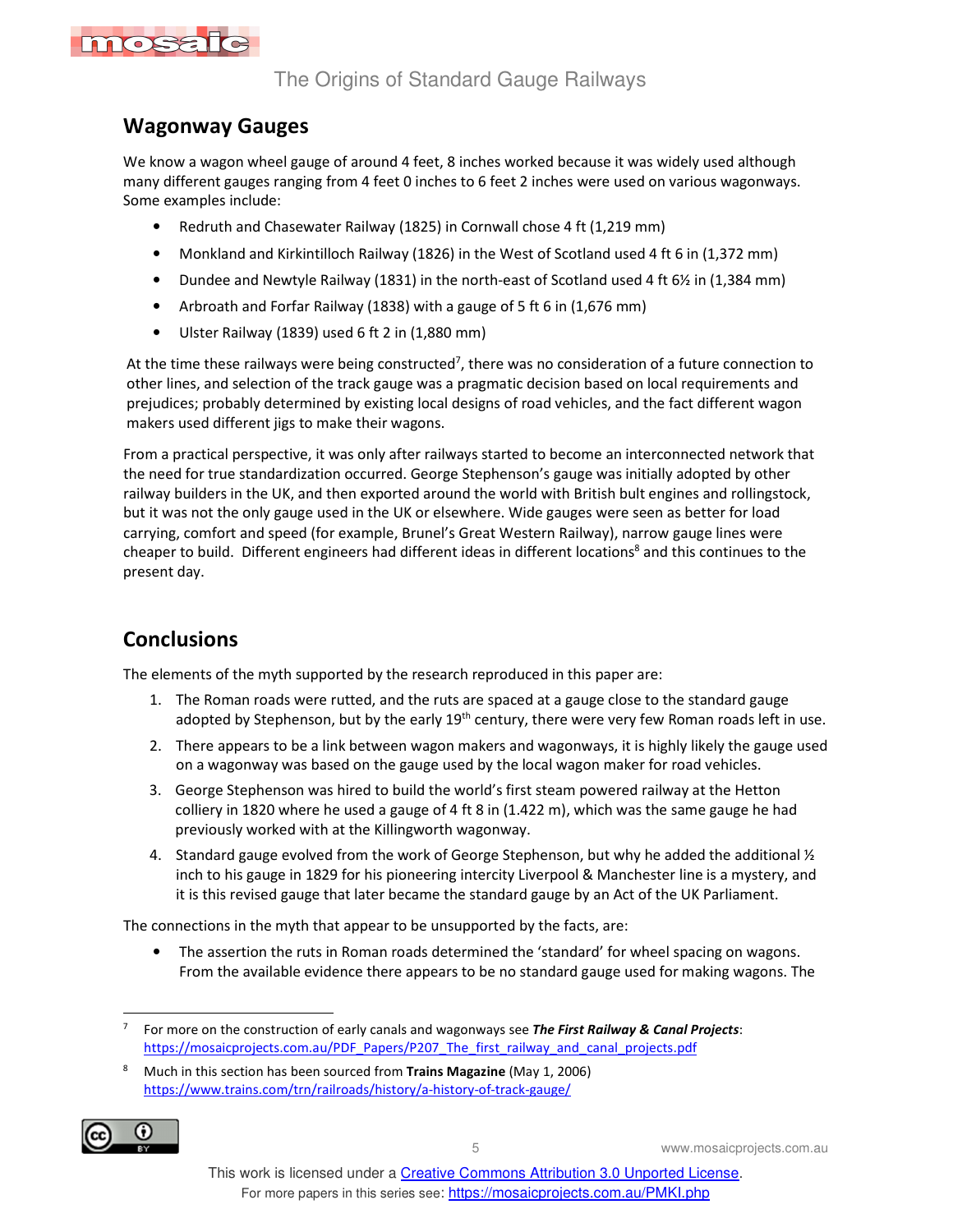

l

#### The Origins of Standard Gauge Railways

Roman roads were only a small part of the road system in the UK by the 16<sup>th</sup> century and this assertion seems to be completely unfounded.

- There was a standard gauge used for the wagonways. There was no standardization in the gauges used on various wagonways. Different wagon makers used different jigs to set their wheels and axles, and consequently, while there may have been similarity, there was no standardization.
- Standard gauge was based on a gauge used for wagonways. While the origin of the standard gauge can be tied back to the gauge used on the Killingworth wagonway, standard gauge differs by ½ inch from the gauge of the wagonways Stephenson worked on.

The drivers for the use of standard gauge were the fact George Stephenson built the first intercity railway, and that he, and his son Robert Stephenson, built some of the best early steam locomotives; these two factors led to some of the other early railways using his gauge. But there were many alternative gauges in use, both before and after Stephenson, and it took many years, plus an Act of Parliament for the standard gauge to become standard.

Similarly, while the normal wagon wheel spacing used in the  $18<sup>th</sup>$  century fits the profile of ruts found in Roman roads, it is far from certain this similarity was caused by a need to accommodate the rut spacing in the few remaining Roman roads. The more likely reason the wheel spacings were similar is the fact both Roman wagon builders, and 18th century wagon builders, needed to optimize their design to accommodate the indivisible size of a pair of horses. Ockham's razor<sup>9</sup> tells us there is no need to look for complex solutions when there's a simple explanation.

In summary, all we can be sure of is the fact that that standard gauge is derived from, but is different to, the rail spacings on one wagonway, which was likely to have been the same as the wheel spacing used on traditional wagons made by a local wagon maker. The fact Stephenson's gauge became 'standard' would seem to be more to do with him being the first person to build an intercity railway than any intrinsic merit in the gauge itself.

I would suggest on the available evidence, despite being a well-constructed story, this myth is busted!

For more on the continuation of the development of railways in the UK see: *The development of the*  railway network in Britain 1825-1911, by Leigh Shaw-Taylor and Xuesheng You<sup>10</sup>.

\_\_\_\_\_\_\_\_\_\_\_\_\_\_\_\_\_\_\_\_\_\_\_\_\_\_\_\_\_

<sup>10</sup> Download *The development of the railway network in Britain 1825-1911*: https://mosaicprojects.com.au/PDF\_Papers/P207\_The\_development\_of\_the\_railway\_network\_in\_Britain.pdf



<sup>9</sup> The Law of Parsimony states that the simplest or most elegant solution is likely to be the best. This is derived from Ockham's Razor, a problem-solving principle developed by Franciscan Monk William of Ockham in the 1300's. His 'razor' states that when seeking an answer to a problem, among competing hypotheses that predict equally well, the theory with the least assumptions is the best one.